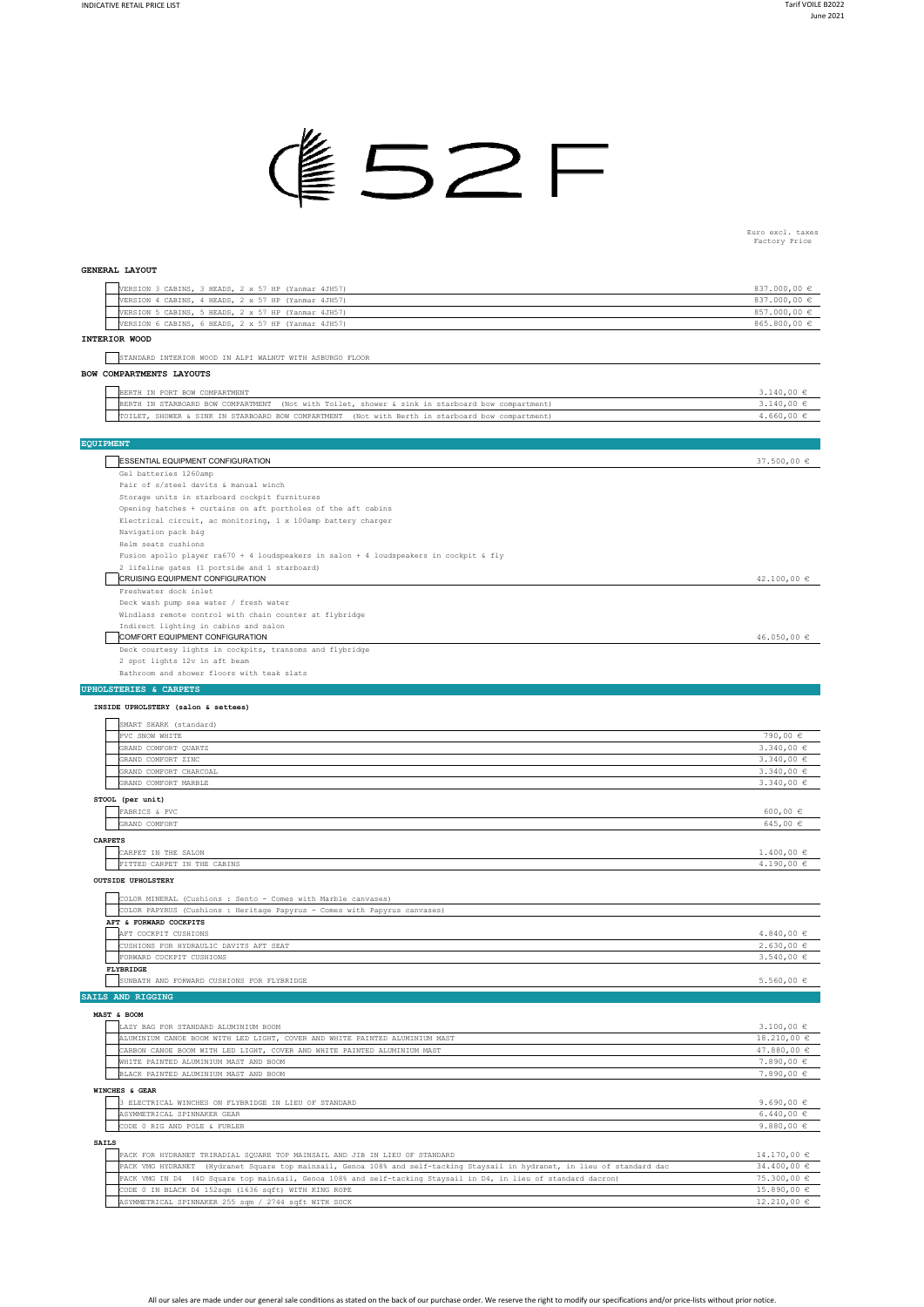| DECK EQUIPMENT                                                                                  |                         |
|-------------------------------------------------------------------------------------------------|-------------------------|
|                                                                                                 |                         |
| ELECTRIC WINCH FOR S/STEEL DAVITS                                                               | $2.700,00 \in$          |
| EXTRA FOR HYDRAULIC ALUMINIUM DAVITS (300kg / 661 lbs) WITH REMOTE + AFT SEAT                   | 39.300,00 $\in$         |
| EXTRA FOR TENDERLIFT HYDRAULIC PLATFORM WITH REMOTE (max 450Kg)                                 | 36.270,00 €             |
|                                                                                                 |                         |
| EXTRA FOR STANCHION HEIGHT 840mm / 33,07" + 3 LIFELINES IN LIEU OF STANDARD                     | $3.260,00 \in$          |
| BOARDING LADDER                                                                                 | $1.260,00 \in$          |
| ADDITIONAL SWIM LADDER WITH 2nd HOT/COLD COCKPIT SHOWER                                         | $1.600,00 \in$          |
| INFLATABLE FENDERS (8 cylindrical + covers) WITH 220V BLOWER                                    | $3.600,00 \in$          |
|                                                                                                 |                         |
| FOLDING CARBON GANGPLANK 2,60m / 8,53ft WITH COVER + 2 SOCKETS                                  | $3.050,00 \in$          |
| DIVING COMPRESSOR BAUER JUNIOR II 220V/50Hz IN PORT BOW COMPARTMENT                             | 8.490,00 $\in$          |
| 4 UNDER WATER SPOT LIGHTS                                                                       | 4.600,00 $\in$          |
| KIT OF COVERS (Steering wheel, Wheel station, Cockpit table)                                    | $1.280,00 \in$          |
|                                                                                                 |                         |
| AFT & FORWARD COCKPITS                                                                          |                         |
| 12V COCKPIT FRIDGE 80L / 21US Gal                                                               | $1.100,00 \in$          |
|                                                                                                 |                         |
| ICE-MAKER 220V IN COCKPIT                                                                       | 2.150,00€               |
| WOODEN COFFEE TABLE IN LIEU OF LARGE COMPOSITE TABLE                                            | 536,00 €                |
| FORWARD & AFT COCKPITS AND TRANSOMS IN TEAK                                                     | $10.030,00 \in$         |
| COCKPIT SIDES AND AFT SUN CANVAS + SIDES AROUND AFT COCKPIT & WINDOWS+CURTAINS                  | 8.920,00 $\in$          |
|                                                                                                 |                         |
| FOLDABLE TEAK COCKPIT TABLE WITH BENCH AND CUSHION                                              | $6.270,00 \in$          |
| FLYBRIDGE                                                                                       |                         |
|                                                                                                 |                         |
| LARGE BIMINI ON HELM STATION WITH FOOTPATH UNDER BOOM, LED LIGHTS                               | 22.020,00€              |
| BIMINI ON HELM STATION, LED LIGHTS                                                              | $13.050,00 \in$         |
|                                                                                                 | 4.200,00 $\in$          |
| SIDES AROUND LARGE BIMINI WITH WINDOWS                                                          |                         |
| WHITE CARBON STEERING WHEEL                                                                     | $1.900,00 \in$          |
| EXTRA FOR TELESCOPIC TABLE LEGS AT FLYBRIDGE                                                    | $4.060,00 \in$          |
| FLYBRIDGE FRIDGE 110 L / 29 US Gal                                                              | $1.620,00 \in$          |
|                                                                                                 |                         |
| FLYBRIDGE FLOOR IN TEAK                                                                         | $3.230,00 \in$          |
| <b>GEL COAT</b>                                                                                 |                         |
|                                                                                                 |                         |
|                                                                                                 | 8.760,00 $\in$          |
| GEL COAT GREY RAL 7035 ON HULL                                                                  |                         |
| <b>ENGINES</b>                                                                                  |                         |
|                                                                                                 |                         |
|                                                                                                 |                         |
| STANDARD ENGINES 2 x 57 HP (Yanmar 4JH57)                                                       |                         |
| ENGINES 2 x 80 HP (Yanmar 4JH80)                                                                | $18.090,00 \in$         |
|                                                                                                 |                         |
| DOUBLE ELECTRONIC ENGINE THROTTLE AT NAV. STATION WITH PANELS                                   | $7.400,00 \in$          |
| ELECTRIC BOW THRUSTER 24V 140KGF + BATTERIES + CHARGER                                          | $10.550,00 \in$         |
|                                                                                                 |                         |
| PAIR OF 3-BLADE FOLDING PROPELLERS                                                              | $6.390,00 \in$          |
|                                                                                                 |                         |
| ELECTRICAL CIRCUIT                                                                              |                         |
|                                                                                                 |                         |
|                                                                                                 |                         |
| ONAN GENSET 7Kva 1500rpm 220V / 50Hz + COCOON + MONITORING                                      | $29.850,00 \in$         |
| ONAN GENSET 17,5Kva 1500rpm 220V / 50Hz + COCOON + MONITORING                                   | 39.360,00 €             |
| ADDITIONAL CHARGER 100Amp                                                                       | $1.670,00 \in$          |
|                                                                                                 |                         |
| INVERTER 12 / 220V - 3000VA                                                                     | $3.820,00 \in$          |
| ADDITIONAL SURGE PROTECTION                                                                     | 2.830,00€               |
| USB SOCKETS IN THE CABINS                                                                       | 592,00 €                |
|                                                                                                 |                         |
|                                                                                                 |                         |
| SHAVER SOCKETS 220V IN HEADS (x3) - 3-CABIN VERSION                                             | 500,00 €                |
| SHAVER SOCKETS 220V IN HEADS (x4) - 4-CABIN VERSION                                             | 700,00 €                |
| SHAVER SOCKETS 220V IN HEADS (x5) - 5-CABIN VERSION                                             | 900,00 $\in$            |
|                                                                                                 | $1.000,00 \in$          |
| SHAVER SOCKETS 220V IN HEADS (x6) - 6-CABIN VERSION                                             |                         |
| <b>WATER CIRCUIT</b>                                                                            |                         |
|                                                                                                 |                         |
| WATERMAKER 90L/H (25US Gal)/H SEA RECOVERY ULTRA WHISPER DX600 12V                              | 15.480,00€              |
|                                                                                                 |                         |
| WATERMAKER 290L/H (77US Gal)/H BLUE WATER LEGEND 220V (Replaces 1 std water tank)               | $17.510,00 \in$         |
| WATER PURIFIER IN THE GALLEY                                                                    | $1.560,00 \in$          |
|                                                                                                 |                         |
| ELECTRICAL TOILETS                                                                              |                         |
| ELECTRICAL TOILETS FRESH WATER - 3-CABIN VERSION                                                | $4.130.00 \text{ } \in$ |
| ELECTRICAL TOILETS FRESH WATER - 4-CABIN VERSION                                                | $5.700,00 \in$          |
|                                                                                                 |                         |
| ELECTRICAL TOILETS FRESH WATER - 5-CABIN VERSION                                                | $7.610,00 \in$          |
| ELECTRICAL TOILETS FRESH WATER - 6-CABIN VERSION                                                | 9.160,00 $\in$          |
|                                                                                                 |                         |
| INTERIOR EQUIPMENT                                                                              |                         |
|                                                                                                 |                         |
| FANS IN SALON AND CABINS - 3-CABIN VERSION                                                      | 750,00 €                |
| FANS IN SALON AND CABINS - 4-CABIN VERSION                                                      | 850,00 €                |
| FANS IN SALON AND CABINS - 5-CABIN VERSION                                                      | 950,00 €                |
| FANS IN SALON AND CABINS - 6-CABIN VERSION                                                      | $1.050,00 \in$          |
|                                                                                                 |                         |
| SINK IN OWNER'S HEAD                                                                            | 2.140,00€               |
|                                                                                                 |                         |
| ELECTRICAL APPLIANCES                                                                           |                         |
| ADDITIONAL FRIDGE & FREEZER IN PORT PASSAGE WAY - 3-CABIN VERSION                               | 2.120,00€               |
| ADDITIONAL FRIDGE & FREEZER IN STARBOARD PASSAGE WAY - 4 & 5-CABIN VERSIONS                     | $1.940,00 \in$          |
|                                                                                                 |                         |
| MICROWAVE OVEN 220V                                                                             | 580,00 €                |
| WASHER / DRYER 220V                                                                             | 2.450,00€               |
| DISH-WASHER 12 sets 220V                                                                        | 2.430,00€               |
|                                                                                                 |                         |
| <b>CURTAINS &amp; BLINDS</b>                                                                    |                         |
| CURTAINS ON SALON DOOR AND AFT WINDOW (Ombre)                                                   | $1.130,00 \in$          |
|                                                                                                 |                         |
| PLEATED BLINDS                                                                                  |                         |
| IN THE SALON (In lieu of standard Curtains and on door and aft window)                          | 2.350,00€               |
| FOR 3, 4 and 5-CABIN VERSIONS                                                                   | 1.420,00€               |
|                                                                                                 |                         |
| FOR 6-CABIN VERSION                                                                             | $2.130,00 \in$          |
| UNDER BED SLATS                                                                                 |                         |
|                                                                                                 |                         |
| FOR 3-CABIN VERSION                                                                             | 710,00 $\in$            |
| FOR 4-CABIN VERSION                                                                             | 890,00 €                |
| FOR 5-CABIN VERSION (not with bunk beds)                                                        | $1.080,00 \in$          |
|                                                                                                 |                         |
| FOR 6-CABIN VERSION (not with bunk beds)                                                        | 1.420,00€               |
|                                                                                                 |                         |
| AIR CONDITIONING & HEATING                                                                      |                         |
| REVERSE CYCLE CENTRALIZED CHILLED WATER AIR CONDITIONING 60000BTU 220V - 3 AND 4-CABIN VERSIONS | 52.580,00 €             |
| REVERSE CYCLE CENTRALIZED CHILLED WATER AIR CONDITIONING 60000BTU 220V - 5-CABIN VERSION        | 55.580,00 €             |
|                                                                                                 |                         |
| REVERSE CYCLE CENTRALIZED CHILLED WATER AIR CONDITIONING 60000BTU 220V - 6-CABIN VERSION        | 58.180,00 €             |
| ELECTRONIC, HIFI & VIDEO, COMMUNICATION                                                         |                         |
|                                                                                                 |                         |
| <b>ELECTRONICS</b>                                                                              |                         |